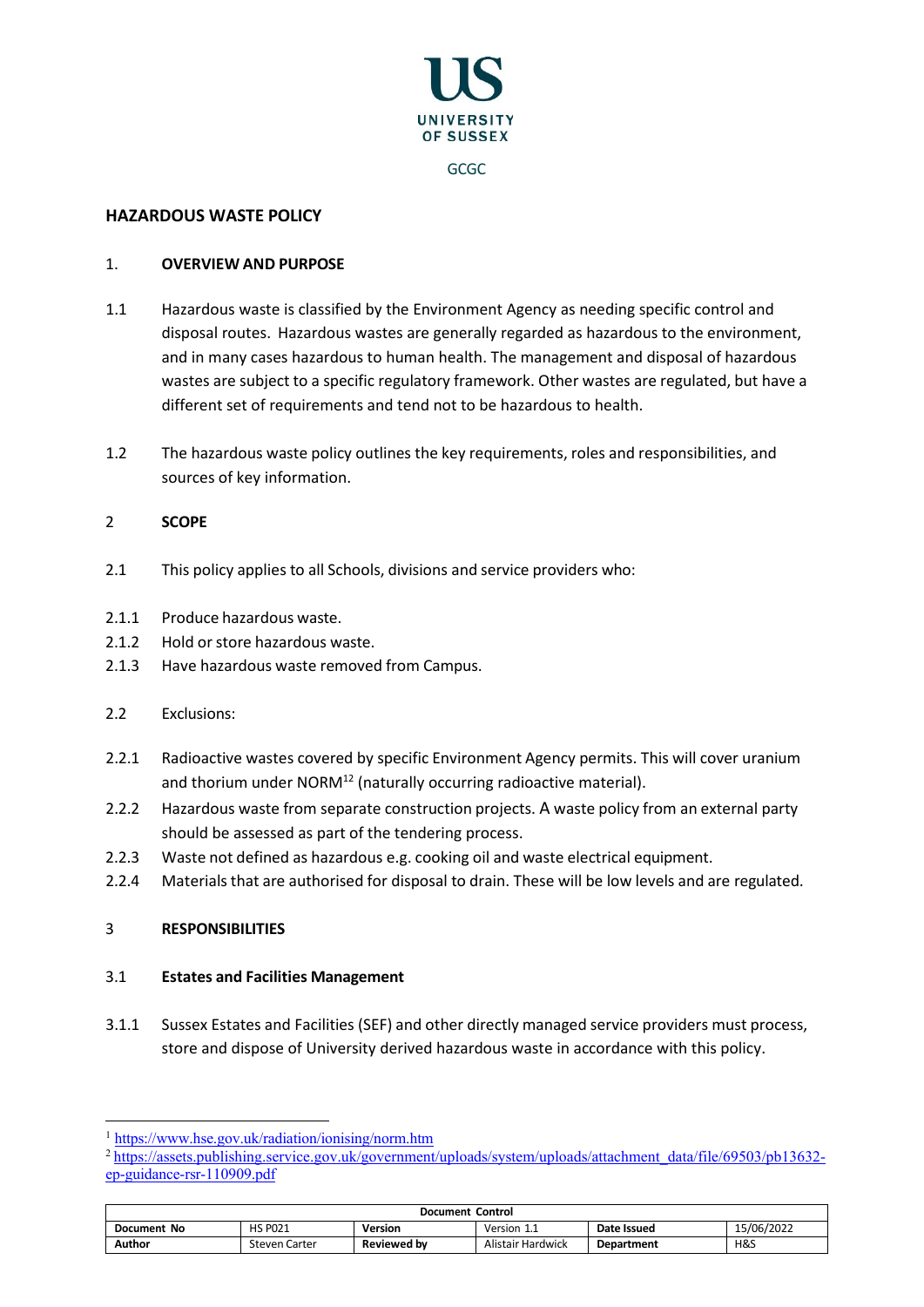- 3.1.2 Hazardous waste transfer notes must be stored in an identified place for three years (records may be electronic or hard copy).
- 3.1.3 Any breaches related to hazardous waste management or disposal (such as a rejected load) must be reported to the University using the incident-reporting tool.

# **3.2 Schools and Divisions**

- 3.2.1 Schools and divisions that directly process, store and dispose of University derived hazardous waste must do so in accordance with this policy.
- 3.2.2 Hazardous waste transfer notes must be stored in an identified place for three years (records may be electronic or hard copy).
- 3.2.3 Any breaches related to hazardous waste management or disposal (such as a rejected load) must be reported to the University using the incident-reporting tool.

## **3.3 Health and Safety Team**

3.3.1 The University Health & Safety Team will maintain this policy and related procedures, listing the main University hazardous waste streams and providing advice and guidance on their safe handling, storage and disposal.

# 4 **POLICY**

- 4.1 All waste must be classified to check if it is hazardous.
- 4.2 Hazardous wastes should be separated and stored safely.
- 4.3 Only businesses authorised by the Environment Agency may be used to collect, recycle or dispose of hazardous waste. Authorised businesses must: (i) be registered, by the Environment Agency, as a waste carrier; and (ii) their waste sites must have environmental permits.
- 4.4 A member of a School or Division authorised by the University to dispose of hazardous waste (an "authorised user"), must fill in the relevant parts of the consignment note (ones that apply to the University), keep one copy and give two copies to the carrier collecting the waste.
- 4.5 An authorised user must keep records (known as a 'register') for three years. Records include consignment notes, consignee returns, related documents e.g. 'carrier schedules' (more than one carrier), records of rejected loads, a record of any missing information.
- 4.6 An authorised user must consult the Health and Safety Team before deciding to use University transport to move hazardous waste.

| <b>Document Control</b> |                      |                    |                   |             |            |
|-------------------------|----------------------|--------------------|-------------------|-------------|------------|
| <b>Document No</b>      | <b>HS PO21</b>       | Version            | Version<br>-44    | Date Issued | 15/06/2022 |
| Author                  | <b>Steven Carter</b> | <b>Reviewed by</b> | Alistair Hardwick | Department  | H&S        |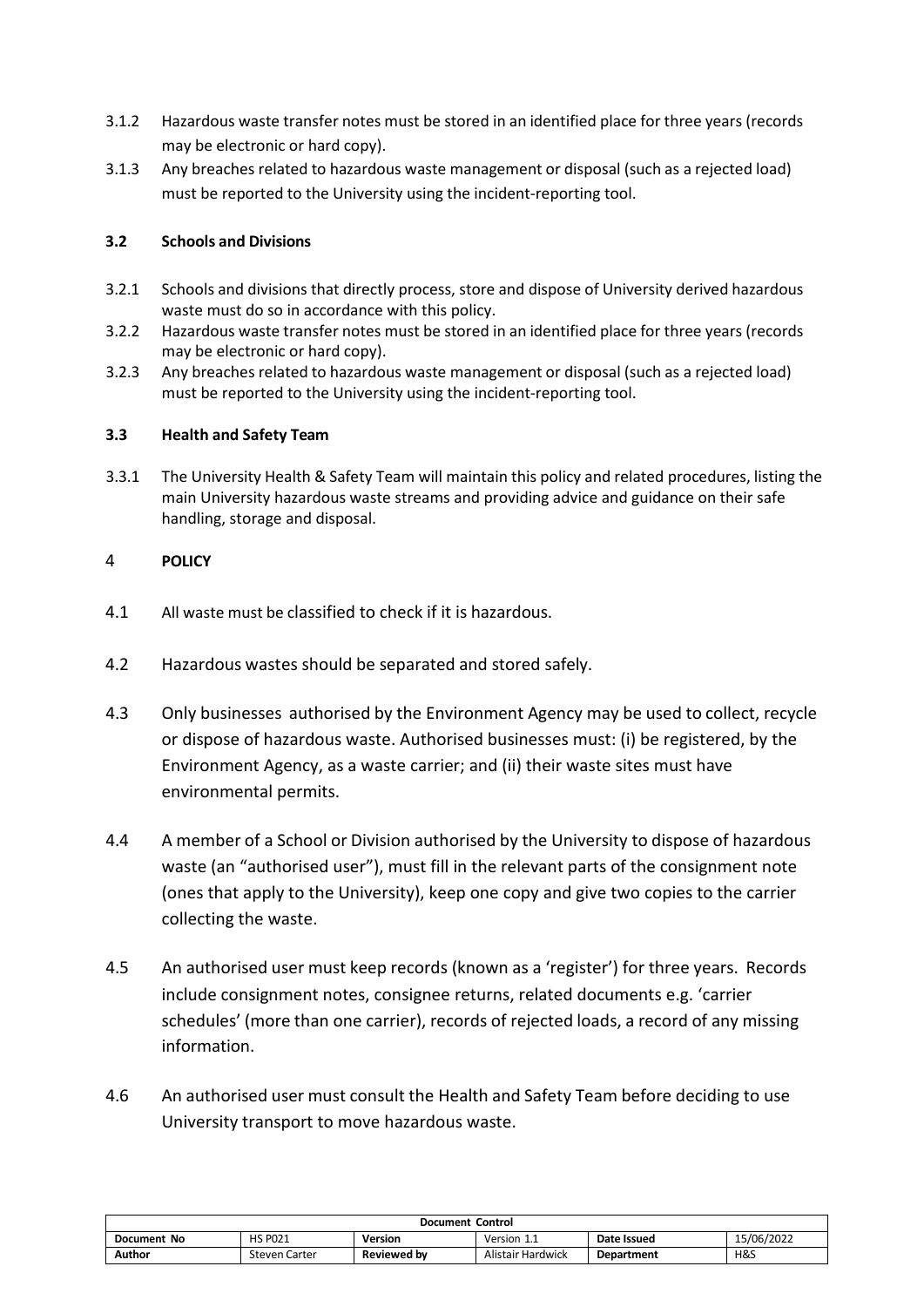# 5 **LEGISLATION AND GOOD PRACTICE**

- 5.1 The Hazardous Waste (England and Wales) (Amendment) Regulations 2016 <https://www.legislation.gov.uk/uksi/2016/336/made>
- 5.2 UK Government website detailing requirements for producers and holders of hazardous waste. <https://www.gov.uk/dispose-hazardous-waste/producers-and-holders>

| Document Control |                |                    |                   |             |            |
|------------------|----------------|--------------------|-------------------|-------------|------------|
| Document No      | <b>HS PO21</b> | Version            | Version 1.1       | Date Issued | 15/06/2022 |
| Author           | Steven Carter  | <b>Reviewed by</b> | Alistair Hardwick | Department  | H&S        |